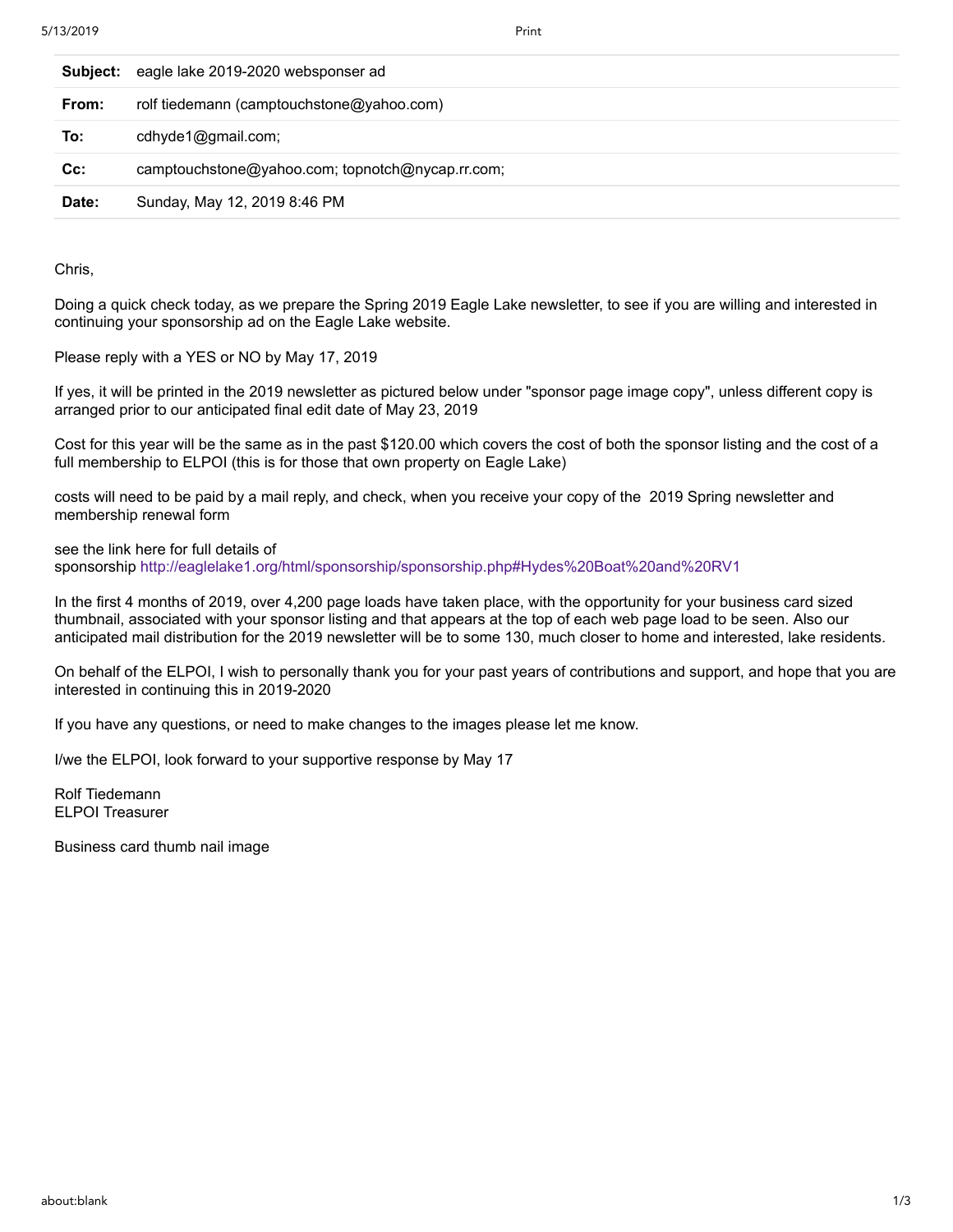

sponsor page image copy



Date Sponsored: Sponsorship Duration: 1 year Website: www.hydesrvandboats.com